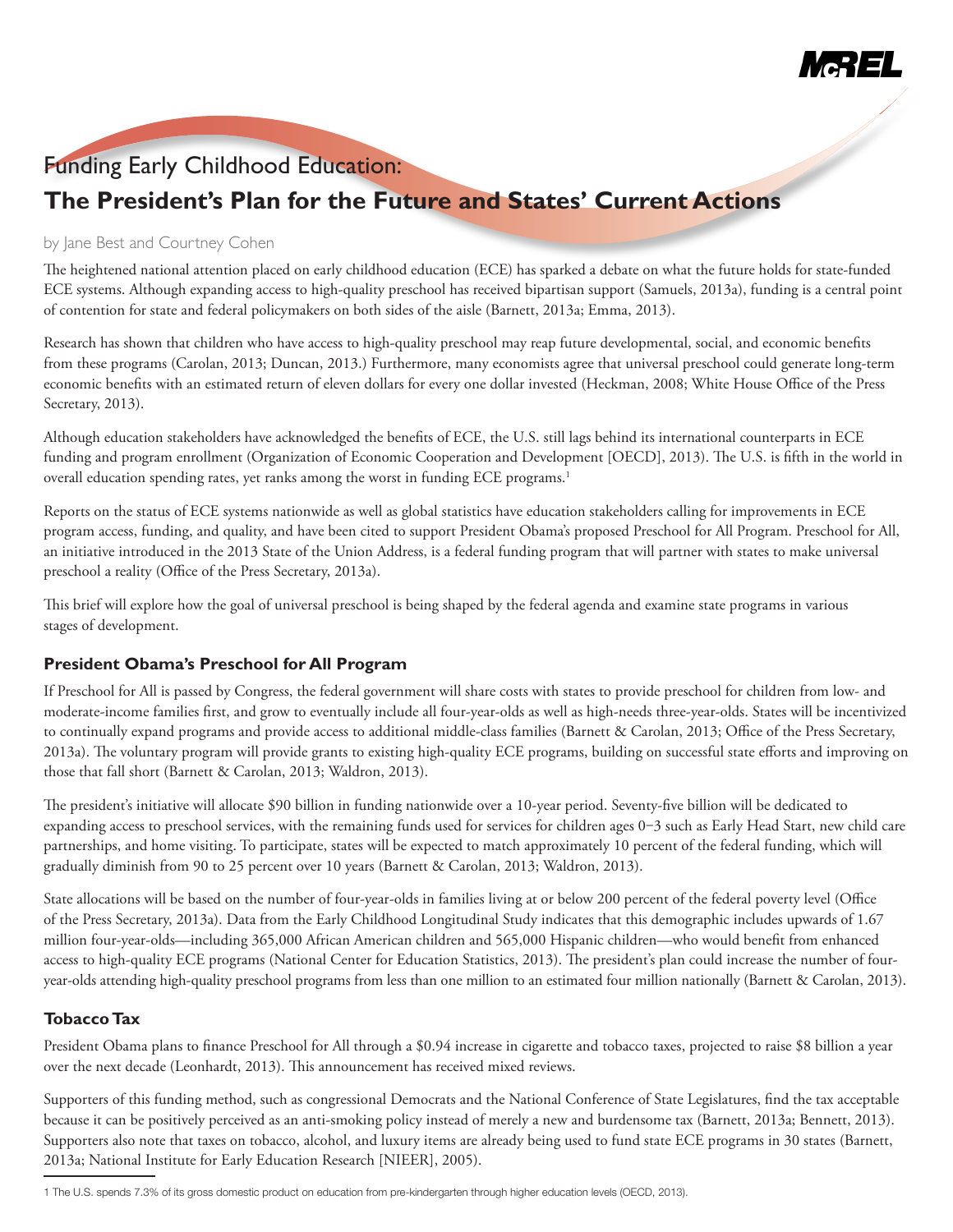Critics of the tax include many congressional Republicans, tobacco lobbyists, and policymakers generally opposed to new taxes and revenueraising tax policies. Opposing policy analysts assert that taxes imposed on products and activities deemed harmful are inequitable, inadequate, and unstable because they are regressive in nature and are felt the most in lower income brackets (Connecticut Voices for Children [CVC], 2005; Lav, 2002). They also argue that these taxes often fail to produce the reliable revenue needed to sustain large-scale social programs. If these taxes do serve as effective anti-smoking measures, it stands to reason that eventually consumerism of these products will decline and revenue will dwindle (Connecticut Voices for Children, 2005; NIEER, 2005).

Despite opposition, supporters of the tobacco tax maintain it is a viable funding method. John Burbank, executive director of the Economic Opportunity Institute, and other tax advocates are confident that by the time tobacco sales decrease and resulting tax revenues can no longer finance ECE programs, support for ECE will have grown enough to secure the votes needed to sustain the program (NIEER, 2005).

## **State Preschool Programs**

Since 2001, state-funded preschool programs have doubled in size and capacity to serve 28 percent of four-year-olds (NIEER, 2011). This number is expected to grow, with 14 Republican and 13 Democratic governors highlighting the importance of ECE in their 2013 State of the State addresses (Duncan, 2013). To date, 39 states have state-funded ECE programs, but only eight of those states—Florida, Georgia, Iowa, Oklahoma, Texas, Vermont, West Virginia, and Wisconsin—have been able to provide ECE to more than half of their four-year-olds (Barnett, 2013b).

Several states have demonstrated an exceptional capacity to fund and expand high-quality, state-funded ECE programs. The state-supported ECE programs in the following examples are in various stages of development and implementation, but all have successfully demonstrated the use of innovative strategies.

## *Minnesota*

Recent legislation supporting public education and promoting ECE programs in Minnesota has received attention and praise from U.S. Secretary of Education Arne Duncan. In May 2013, Governor Mark Dayton signed a new state budget into law which will invest an additional \$485 million in preK-12 education, bringing the state's total commitment to \$600 million. Two hundred million will support early learning and all-day kindergarten (Minnesota Department of Education [MNDE], 2013; Office of Governor Mark Dayton, 2013).

The state legislature has appropriated \$40 million for the Early Learning Scholarships Program, which will fund ECE scholarships for over 8,000 students based on family income, child poverty, and geographic region (MNDE, 2013; Office of Governor Mark Dayton, 2013).

The appropriated funds will also build upon successful ECE initiatives supported by local business groups and upon early education reform activities resulting from the Race to the Top – Early Learning Challenge Grant. In December 2011, Minnesota was awarded \$45 million from the competition and used those funds to lay the infrastructure for a state-supported ECE system (Child Care Aware of America, 2011; U.S. Department of Education, 2013).

If the Preschool for All proposal passes, Minnesota could also receive ECE funds of \$38.7 million. To participate, Minnesota would agree to contribute a state match of \$3.9 million. In year one, this program will serve an estimated 4,736 children from low- and middle-income families (Office of the Press Secretary, 2013b).

## *Hawai'i*

In June 2013, Governor Neil Abercrombie signed into law S.B. 1093, which will provide an additional \$6 million in subsidies to low-income families, helping to pay for an estimated 1,000 children to attend preschool in 2014. These legislative changes and other efforts are part of a statewide school readiness program (Executive Office on Early Learning [EOEL], 2013; Kalani, 2013).

Hawai'i is one of 11 states without state-funded preschool. However, Governor Abercrombie and the state legislature have led recent efforts, including the establishment of an Executive Office on Early Learning, in hopes of implementing the first phase of a state-supported program in the 2014–2015 school year. In year one, the program will incorporate the private, public, and parochial ECE providers currently operating in the state to serve approximately 3,500 four-year-olds, a quarter of whom will come from low-income families (EOEL, 2013; Kalani, 2013).

Hawai'i is also one of six states selected by the National Governors Association (NGA) to participate in an early learning "policy academy." The 15-month academy will focus on improving educator effectiveness and aligning preK-3 assessments while also building awareness of the importance of high-quality ECE programs. NGA officials and ECE experts will offer participating states technical assistance and guidance. Funding for this initiative is provided by a partnership with private foundations (National Governors Association, 2013; Samuels, 2013b).<sup>2</sup>

If Preschool for All passes and Hawai'i participates, the state will receive \$7 million in the first year and is expected to contribute \$700,000. In the first year of the program, approximately 853 children from low- and middle-income families would be served (Office of the Press Secretary, 2013b).

<sup>&</sup>lt;sup>2</sup> Funding is provided by the Alliance for Early Success, the Annie E. Casey Foundation, the Heising-Simons Foundation, the Robert R. McCormick Foundation, and the David and Lucile Packard Foundation (National Governors Association, 2013).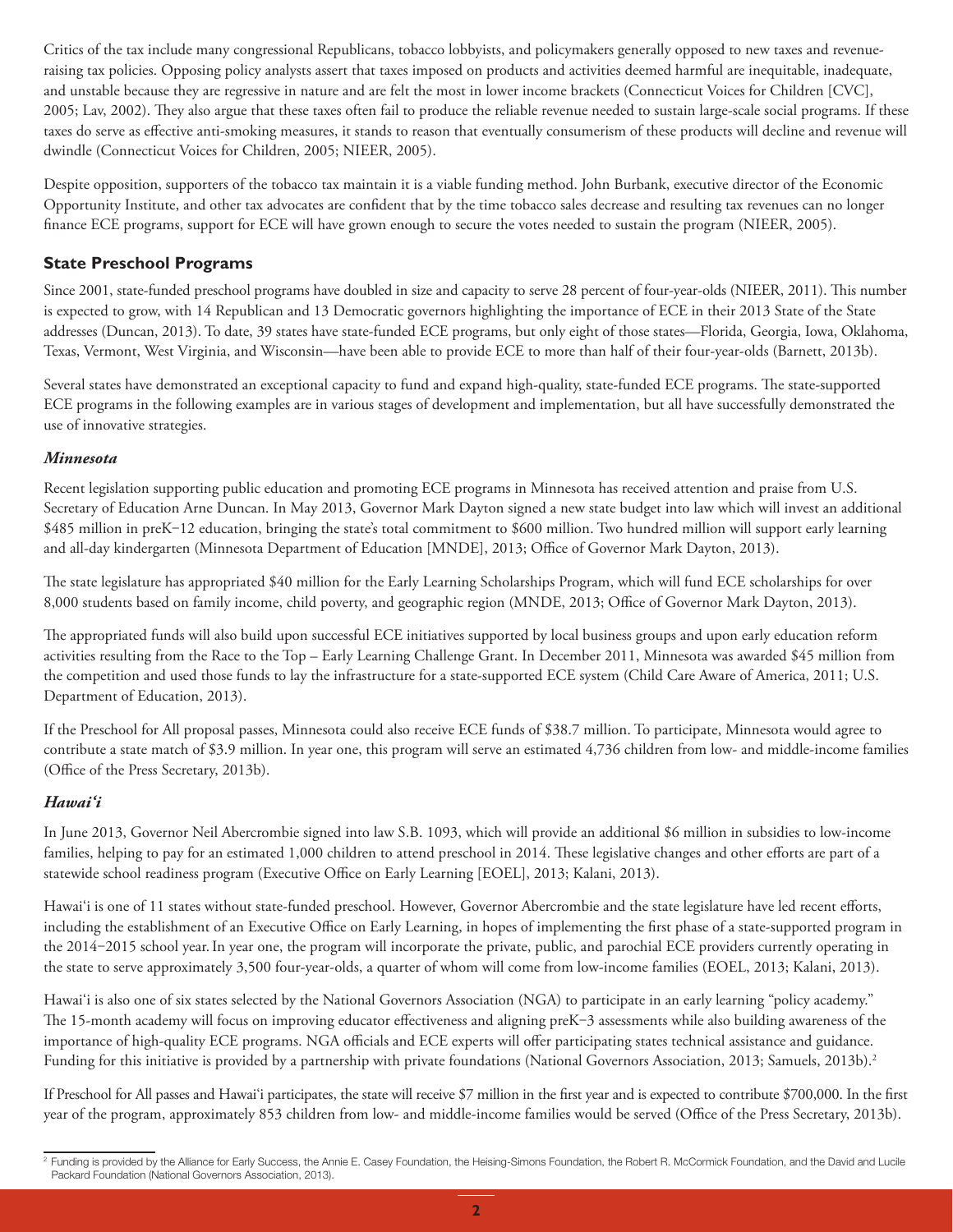## *Mississippi*

Although Mississippi currently has the nation's highest child poverty rates, noteworthy progress has been made on ECE initiatives in the state. In January, the state legislature approved the Early Learning Collaborative Act of 2013, establishing the first state-supported voluntary preschool program (Mader, 2013; Mississippi Department of Education [MSDE], 2013; Mississippi Legislature, 2013).

The Act allots \$33.9 million for the creation of a program that will ultimately provide access to state-funded preschool for 12 percent of the state's four-year-olds. Program participation is voluntary for all public, private, and parochial schools currently operating in the state. If a school or community wishes to participate, they are required to provide local matching funds, which may come from federal money, parent tuition, local tax dollars, or donations (MSDE, 2013).

The legislature also voted to reserve an additional \$3 million for Mississippi Building Blocks, a privately-funded ECE program started by state business leaders in 2009. State policymakers hope that recent legislative actions and other efforts to enhance the quality of state-funded ECE programs will build successfully upon the existing private sector contributions (Mader, 2013; Mississippi Building Blocks, 2013).

If the President's Preschool for All program is passed and Mississippi participates, it would receive \$21.4 million in the first year and would be expected to contribute \$2.1 million. This funding would serve an estimated 2,608 children from low- and middle-income families in the program's first year (Office of the Press Secretary, 2013b).

## *New Jersey*

New Jersey's commitment to high-quality ECE has also received praise from Secretary Duncan. The state's flagship program, the Abbott Preschool Program (APP), was founded in 1999 and is administered through the New Jersey Department of Education and Department of Human Services (New Jersey State Department of Education [NJDE], 2013; Teacher's College, 2010).

The program employs private, federal, public, and religious settings to provide full-day preschool, before and after school care, and summer programs in 31 of New Jersey's poorest urban school districts. APP maintains small class sizes staffed by highly qualified and certified teachers, provides social and health services, and ensures that students are school-ready by creating age-sensitive and developmentally appropriate standards aligned with the New Jersey Common Core State Standards (NJDE, 2013; Teacher's College, 2010).

The APP is funded through the formula outlined in the School Funding Reform Act of 2008. Although many school districts have faced recent budget cuts, in early 2013 Governor Chris Christie announced plans to increase state school funding by \$97 million. As a result, all 31 APP districts will receive either flat or increased funding over 2012 levels (Arco, 2013; NJDE, 2013; New Jersey State Legislature, 2009).

If the President's Preschool for All program passes, New Jersey will receive \$50.6 million in the first year and would be expected to contribute \$5.1 million. The program would service approximately 6,186 children from low- and middle income families in the first year alone (Office of the Press Secretary, 2013b).

## **Conclusion**

Increasing and stabilizing ECE funding sources may allow preschool programs to provide high-quality, intensive education to many more children, potentially improving the nation's international ranking in preschool enrollment rates, school readiness, and academic performance. Although the states mentioned in this brief, as well as many others, are making noteworthy progress towards this goal, the Preschool for All proposal and other federal efforts could serve also as a critical support for state efforts.

While the president's plan awaits congressional backing, policymakers at the state and federal level are treading carefully before fully endorsing the Preschool for All proposal or the accompanying tobacco tax. Although many Republican and Democratic state leaders support expanding and improving upon ECE programs, funding concerns remain paramount for both parties (Emma, 2013; Kirp, 2013). Secretary Duncan, who has spent recent months meeting with members of Congress and state leaders to tout the benefits and necessity of universal preschool, remarked that concrete bipartisan support for universal ECE must be established before program funding is even considered (Emma, 2013).

## **Recommendations**

## *Build upon existing ECE infrastructure*

- • Explore the incorporation of preexisting private, public, and parochial programs into new state-supported programs
- Coordinate all providers to maximize system's efficiency and effectiveness
- • Build on existing programs' best practices and lessons learned
- Identify current obstacles to ECE enrollment and mitigate these issues
- • Continue focused recruitment, training, and outreach to current and potential ECE workforce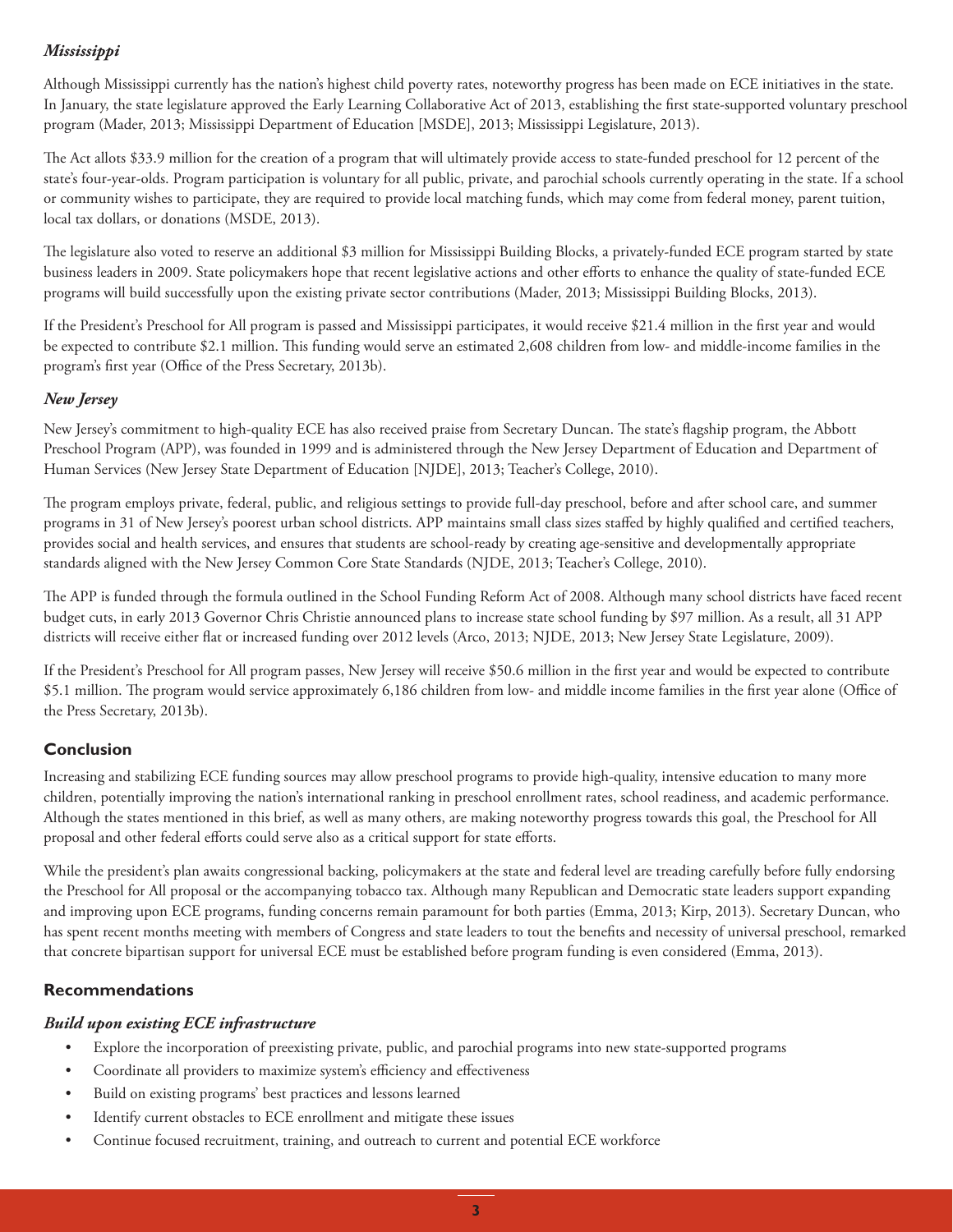## *Make state-supported ECE programs a comprehensive investment*

- • Consider an uncapped statewide funding formula that allows communities to move forward as fast as local conditions permit
- • Create professional development opportunities to build and retain a highly effective ECE workforce
- Prioritize necessary resources and consider their quality and accessibility
- • Invest in longitudinal data systems that can accurately track students, show trends, and guide future policy changes

## *Implement a state-supported ECE program in phases*

- • Plan the budgetary requirements to establish an effective and sustainable ECE infrastructure
- • Target low-income and high-needs populations in initial phases to ensure children who can benefit most are served first
- • Create an implementation plan and milestones for each phase and for the plan as a whole
- • Set realistic but firm deadlines for implementation

## **Questions for Policymakers and Educators to Consider**

| <b>Policy Issue</b>                           | <b>Questions for Policymakers to Consider</b>                                                                                                                                                                                                               |
|-----------------------------------------------|-------------------------------------------------------------------------------------------------------------------------------------------------------------------------------------------------------------------------------------------------------------|
| <b>Funding a state ECE</b><br>program         | Is ECE a priority, among other legislative topics? If so, can legislative proposals build political will<br>1.<br>for a state-funded ECE system?                                                                                                            |
|                                               | Can resource concerns for funding a state ECE program be addressed within the school funding<br>2.<br>formula for K-12?                                                                                                                                     |
|                                               | Will the state be interested in pursuing federal funding opportunities (ECE initiatives, grant<br>3.<br>competitions, Preschool for All Program)?                                                                                                           |
| <b>Implementing a state ECE</b><br>program    | What are the challenges of aligning the pipeline for a state ECE program to K-12? Are there ways<br>1.<br>for program implementation to be done in phases to best address these transition years? What<br>resources are required for successful initiation? |
|                                               | Are there communities that will be considered first when implementing an ECE program? How<br>2.<br>many children will be served in those target populations? What obstacles may prevent these<br>children from enrollment?                                  |
|                                               | What partnerships would best facilitate program implementation? Are there non-state ECE<br>3.<br>providers who would likely participate? Are these partnerships presently coordinated or will new<br>relationships need to be forged?                       |
| <b>Building an effective ECE</b><br>workforce | What ECE expertise is available in the state?<br>1.                                                                                                                                                                                                         |
|                                               | In what ways will the early childhood expertise need to grow and change as the state's ECE system<br>2.<br>expands? Are professional development opportunities currently available?                                                                         |
|                                               | What are the barriers to recruiting, hiring, and retaining highly effective ECE professionals? How<br>3.<br>can these barriers be mitigated?                                                                                                                |
|                                               | What other professional opportunities and resources are made available to the ECE workforce<br>4.<br>(instructional materials, webinars, coaching, professional networks)?                                                                                  |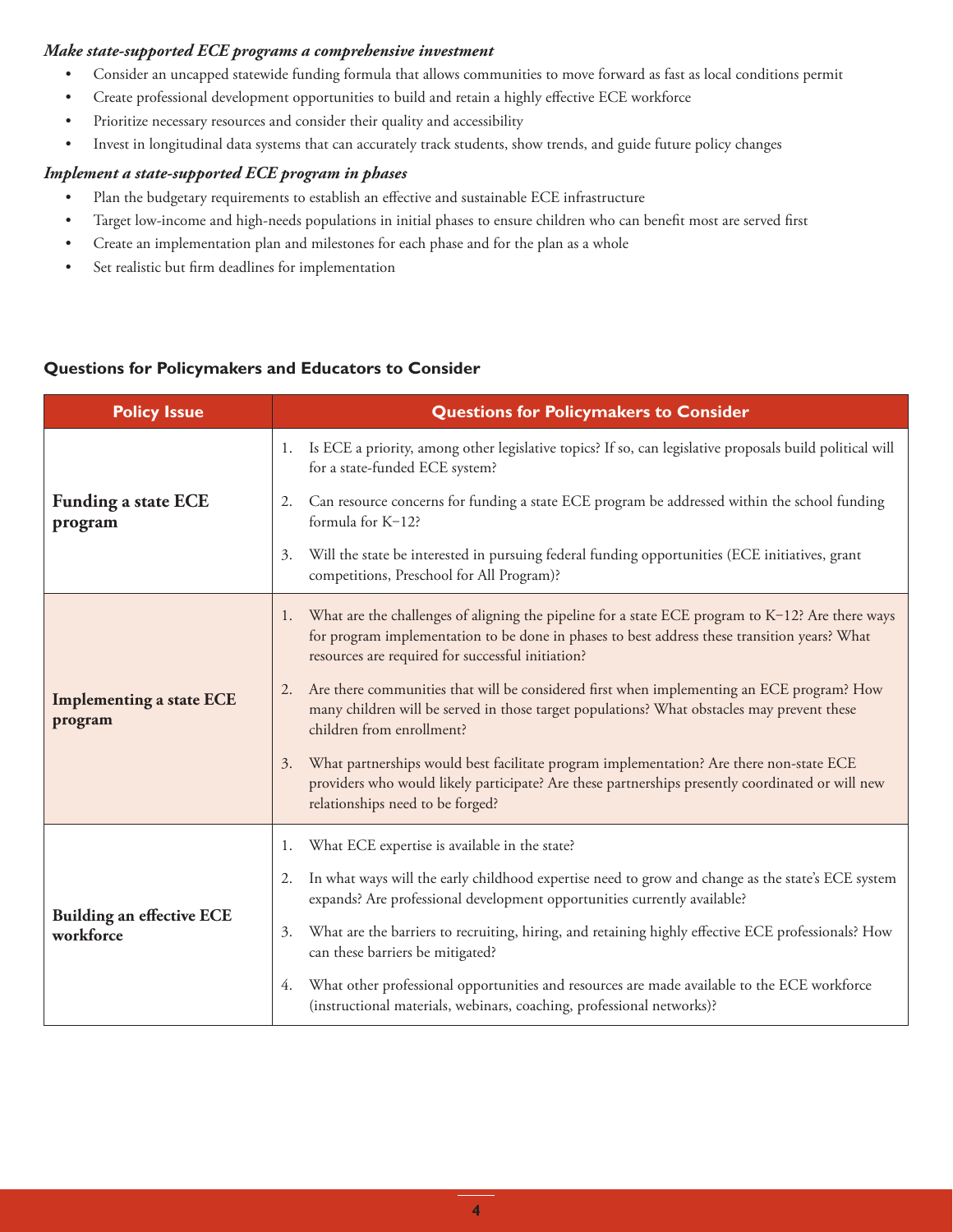#### **References**

- Arco, M. (2013). Christie's newest school funding formula a mixed back for Abbott districts. Retrieved from http://www.politickernj.com/63653/ christies-newest-school-funding-formula-mixed-bag-abbott-districts
- Barnett, S. (2013a). Federal proposal would build on state efforts. Retrieved from http://preschoolmatters.org/2013/02/26/federal-proposal-wouldbuild-on-state-efforts/
- Barnett, S. (2013b). Fulfilling the promise of universal pre–K. Retrieved from http://preschoolmatters.org/2013/03/07/fulfilling-the-promise-ofuniversal-pre-k/
- Barnett, S., & Carolan, M. (2013). (Almost) everything you wanted to know about pre-K in the federal budget. Retrieved from http:// preschoolmatters.org/2013/04/12/almost-everything-you-wanted-to-know-about-pre-k-in-the-federal-budget/
- Bennett, C. (2013). Proposed 'sin tax' on cigarettes sparks hope for preschools. Retrieved from http://www.nationaljournal.com/daily/proposed-sintax-on-cigarettes-sparks-hope-for-preschools-20130411
- Carolan, M. (2013). State funded preschool in America in a "state of emergency." Retrieved from http://preschoolmatters.org/2013/04/29/statefunded-preschool-in-america-in-a-state-of-emergency/
- Child Care Aware of America. (2011). Minnesota's Race to the Top Early Learning Challenge grant. Retrieved from http://ow.ly/n6G5a
- Connecticut Voices for Children. (2005). Sin taxes: what are they and what are the benefits and harms from imposing them? Retrieved from http://ow.ly/oo789
- Duncan, A. (2013). The early learning field's turning point. Retrieved from http://www.ed.gov/news/speeches/early-learning-fields-turning-point
- Emma, C. (2013). Arne Duncan presses GOP to back universal pre-K. [Blog]. Retrieved from http://www.politico.com/story/2013/07/arne-duncanuniversal-pre-kindergarten-94364.html
- Executive Office on Early Learning. (2013). Blueprint of the early learning program: report to the twenty-seventh legislature of the state of Hawai'i. Retrieved from http://earlylearning.hawaii.gov/more/reports/
- Kalani, N. (2013). Governor signs scaled-down preschool funding bill. Retrieved from http://www.staradvertiser.com/news/breaking/20130624 Governor\_signs\_scaleddown\_preschool\_funding\_bill.html?id=212825531
- Kirp, D. (2013). Does Obama's early education proposal have a chance? [Blog]. Retrieved from http://www.huffingtonpost.com/david-kirp/obamaearly-education\_b\_3581421.html
- Lav, I. (2002). Cigarette tax increases: cautions and considerations. Retrieved from http://www.cbpp.org/files/7-3-02sfp.pdf
- Leonhardt, D. (2013). Obama likes some sin taxes more than others. [Blog]. Retrieved from http://economix.blogs.nytimes.com/2013/04/10/obamalikes-some-sin-taxes-more-than-others/? r=0
- Mader, J. (2013). New pre-kindergarten bill moves quickly in Mississippi. Retrieved from http://hechingerreport.org/content/new-pre-kindergartenmoves-quickly-in-mississippi\_11017/
- Minnesota Department of Education. (2013). Early learning/kindergarten readiness. Retrieved from http://education.state.mn.us/MDE/JustParent/ EarlyLearnKReadi/index.html
- Mississippi Building Blocks. (2013). Economics of early childcare. Retrieved from http://www.msbuildingblocks.com/mx/ hm.asp?id=MississippisNumbers
- Mississippi Department of Education. (2013). 2013 Preschool PowerPoint. Retrieved from http://ow.ly/n6vdL
- Mississippi Legislature. (2013). Senate Bill 2395. Retrieved from http://billstatus.ls.state.ms.us/2013/pdf/history/SB/SB2395.xml
- National Center for Education Statistics. (2013). Early Childhood Longitudinal Program. Retrieved from http://nces.ed.gov/ecls/birth.asp
- National Governors Association. (2013). States selected to improve early learning outcomes. Retrieved from http://www.nga.org/cms/home/newsroom/news-releases/2013-news-releases/col2-content/states-selected-to-improve-early.html
- National Institute for Early Education Research. (2005). More states find virtue in 'sin taxes', new way to pay for early education. Preschool matters, 3(1), 3-9. Retrieved from http://ow.ly/008Tc